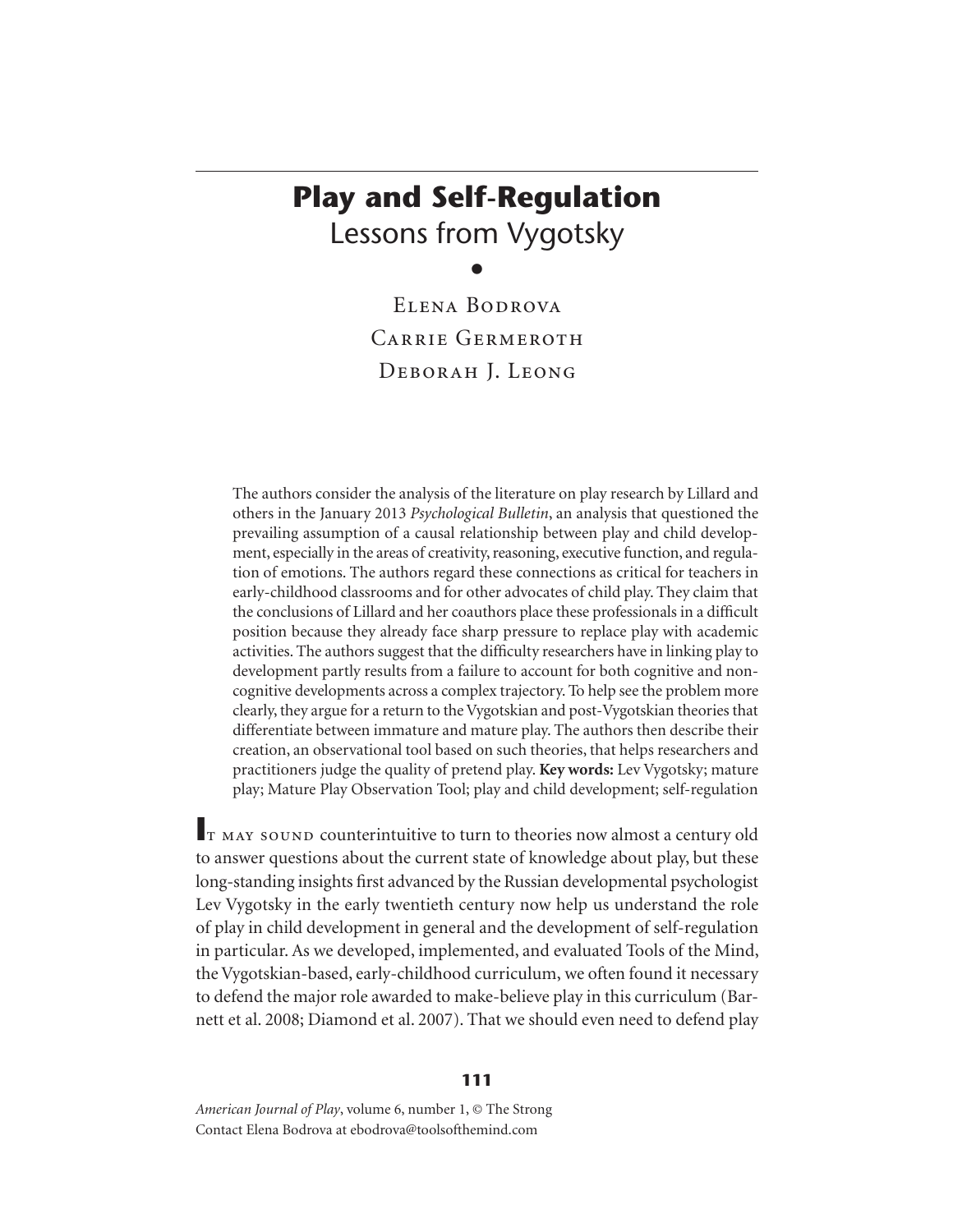arises from recent social changes, which we discuss later. But prevailing rules of educational research—today's allegedly practical approaches—now assume that the measurement of isolated skills over discrete intervals of time will accurately reflect the mechanisms of development. This assumption imposes high expectations on any play-based intervention, however, because it presupposes that a successful intervention will produce immediate results measurable by standardized instruments. Vygotsky, in contrast, took a longer view and also took account of the cultural setting of the classroom, including the relations between students and teachers.

In 1927 Vygotsky explored the limitations of narrow empirical approaches in his foundational work *The Historical Meaning of the Crisis in Psychology* (Vygotsky 1997). Post-Vygotskians today maintain that the difference in methodologies underlying the design of Vygotskian-based interventions and the methodologies often now used to evaluate their effectiveness make it difficult to provide a definitive answer about which components of play do have an effect on specific areas of development.

The familiar Vygotskian contention that in play a child becomes "a head taller than himself" has, over the last half century, been applied to a wide range of play and playful behaviors. Yet the basic question remains: how do we know if a child in fact functions at a higher level when engaged in play? Further, to understand the importance of play, we need to ask if Vygotsky's optimal zone of proximal development requires a specific kind of play. And if it does, we need to find which characteristics of play will prove most beneficial for child development. In this article, we examine the main principles of the Vygotskian and post-Vygotskian approach to play and focus on the relationship between play and self-regulation. We introduce the concept of mature make-believe play and attempt to measure "levels" of play based on Vygotsky's theories. Finally, we discuss the implications of the Vygotskian approach to play for future research and classroom practices.

Increasing academic demands make it harder for preschool and kindergarten teachers who recognize the value of make-believe play as a "childhoodspecific" activity (Zaporozhets 1986) to advocate for playful formats. Part of the present problem arises because today's researchers only vaguely define play. Following Kurt Lewin's adage often cited by Vygotsky that there is nothing more practical than a good theory, we propose to use Vygotskian theories of play to help us find answers to today's challenges.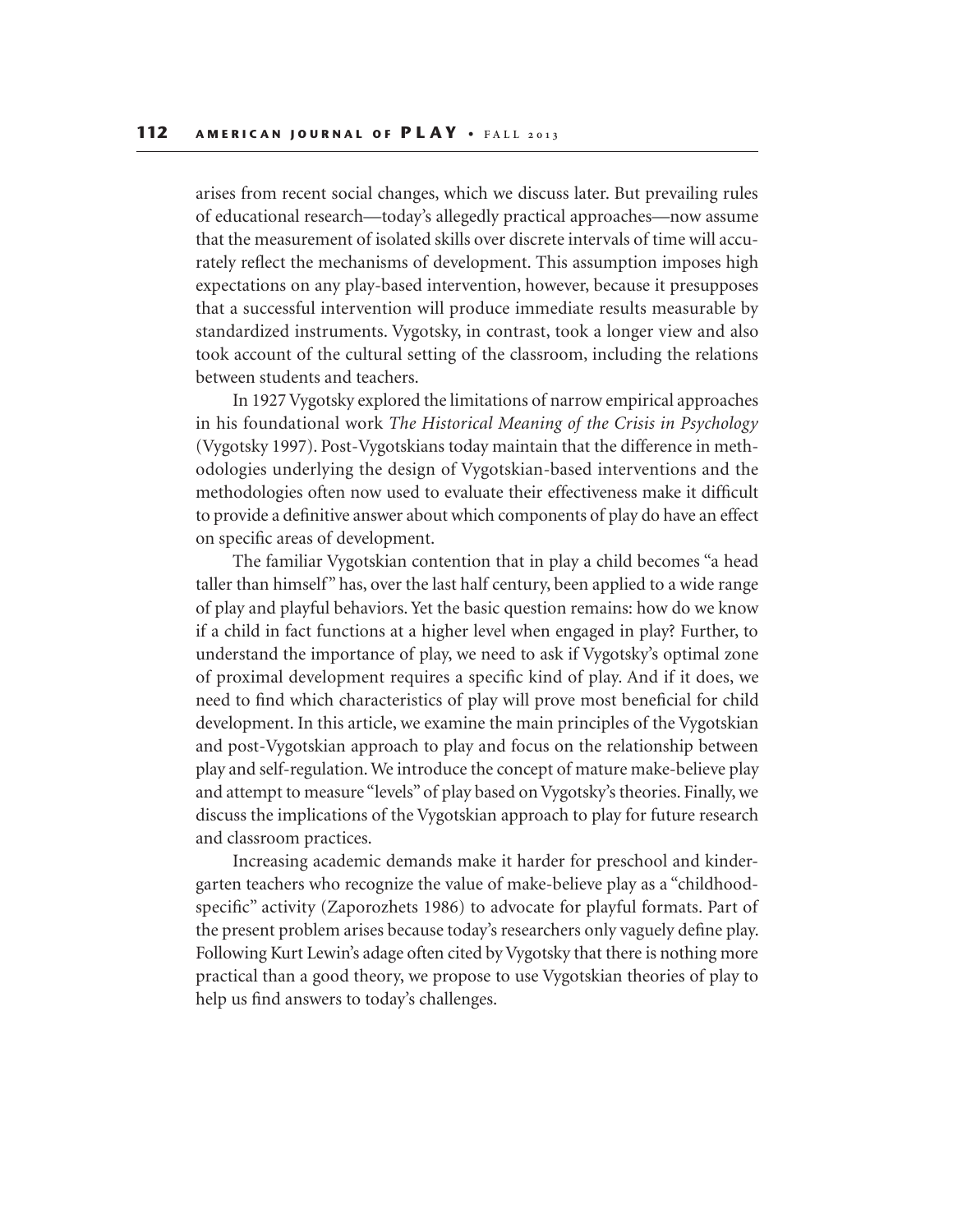# **Play and Its Role in the Mental Development of a Child: The Vygotskian Perspective**

We need to remember that the Vygotskian tradition defines play very specifically; the theory that describes the relationship between play and the development of young children is very specific, too. For preschoolers and children of primary school age, Vygotsky limited the scope of play to typical dramatic or make-believe play, and he did not include many kinds of other spontaneous activities such as movement, object manipulations, and explorations that most scholars refer to as play. "Real" play, according to Vygotsky, features three components: children create an imaginary situation, take on and act out roles, and follow a set of rules determined by these specific roles. As Vygotsky put it, "The role the child plays, and her relationship to the object if the object has changed its meaning, will always stem from the rules, i.e., the imaginary situation will always contain rules. In play the child is free. But this is an illusory freedom" (Vygotsky 1967, 10).

Thus, engaging in self-regulated behaviors in play becomes possible because an inherent relationship exists between the roles children play and the rules they need to follow when playing these roles. For preschoolers, play becomes the first activity in which children are driven not by the need for instant gratification—prevalent at this age—but instead by the need to suppress their immediate impulses. In play Vygotsky observed, ". . . At every step the child is faced with a conflict between the rule of the game and what he would do if he could suddenly act spontaneously. In the game he acts counter to what he wants . . . [achieving] the maximum display of willpower" (Vygotsky 1967, 14).

Play requires that players observe and restrain themselves. Vygotsky's student, Daniel Elkonin (himself a primary school teacher and later a professor at Moscow University), expanded the theory about the role of play in supporting the development of self-regulation. Elkonin attributed the power of play to support the development of intentional behaviors to several factors. To sustain play, he said, children must act deliberately, inhibiting behavior that is not part of the specific role. They first must voluntarily follow rules that dictate which actions are consistent or not with each specific role. For example, a child playing patient will resist the temptation to play with an attractive toy such as a stethoscope because using this toy is a part of a doctor's repertoire and not a patient's. Second, Elkonin observed that to agree on the details of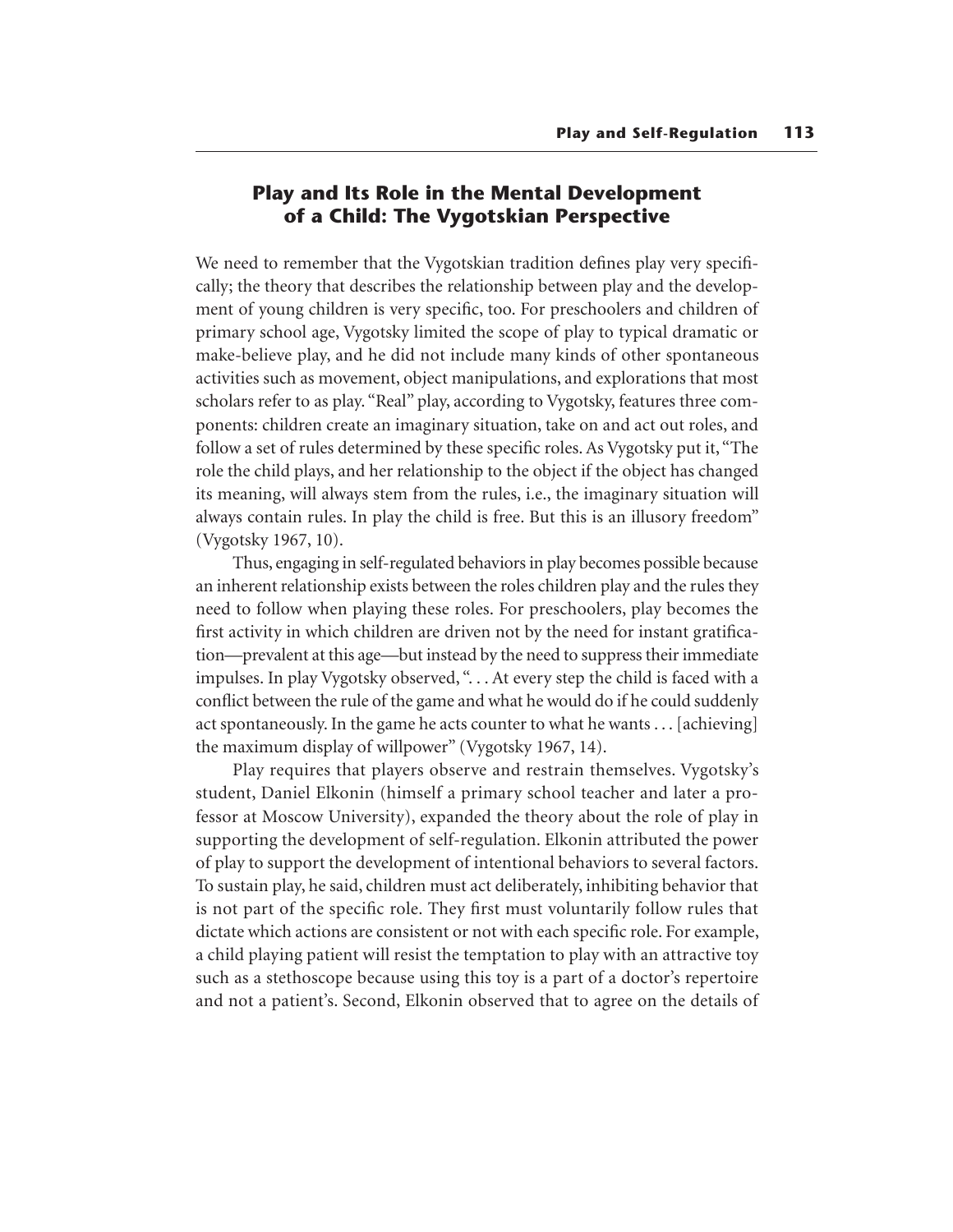a play scenario or on the specific use of play props, children needed to spend some time prior to play in discussing their future actions. Essentially, they needed to plan their play.

For example, before starting to play "car shop," children might talk about the kinds of cars that need repairs, the nature of the repair, who will play the owner of the car, who will act as the receptionist, and who will play the mechanic. Such play planning serves as the precursor to reflective thinking, another aspect of self-regulatory behavior (Goldberg 2009). Finally and crucially, during their period of "mature play," (more on this later), older preschoolers will mostly assume the roles of adults (doctors, drivers, or chefs, for example) who engage in socially desirable behaviors. By imitating these figures and behaviors in play, children learn to adjust their actions to conform to the norms associated with the behaviors of these role models, thereby practicing the planning, self-monitoring, and reflection essential for intentional behavior (Elkonin 1978).

Elkonin's students, in their turn, demonstrated the unique role of play in the development of intentional self-regulated behaviors through a series of experiments that compared children's performance on various tasks in play and nonplay situations. In these experiments, the tasks themselves remained the same, but the children were asked to perform their tasks under different conditions, some that included elements of pretend play and some that did not. For example, Z. V. Manuilenko (1975), another Vygotskian, found higher levels of self-regulation of children's physical behaviors in play than in nonplay contexts. In her experiments, children asked to act as a "lookout" remained at their posts and did not move for a longer period of time than they did when the experimenter asked them simply to stand still without providing them any play task. (The different instructions resulted dramatically in a mean of twelve minutes versus four minutes!) Notably, this gap between play and nonplay performance opened widest among five-year-old children whom the researchers assumed to be at the peak of mature play. At the same time, this gap was virtually nonexistent both for three-year-old children who had not yet developed advanced forms of play. At the other end of the scale, seven-year-old children (who no longer needed the support of play to regulate their behaviors) likewise showed almost no gap.

Researchers found similar results in another study focusing on children's ability to persist in moving matches one by one from one pile to another a decontextualized and monotonous task. Here again, the youngest children could not sustain the activity for more than a couple of minutes, and the oldest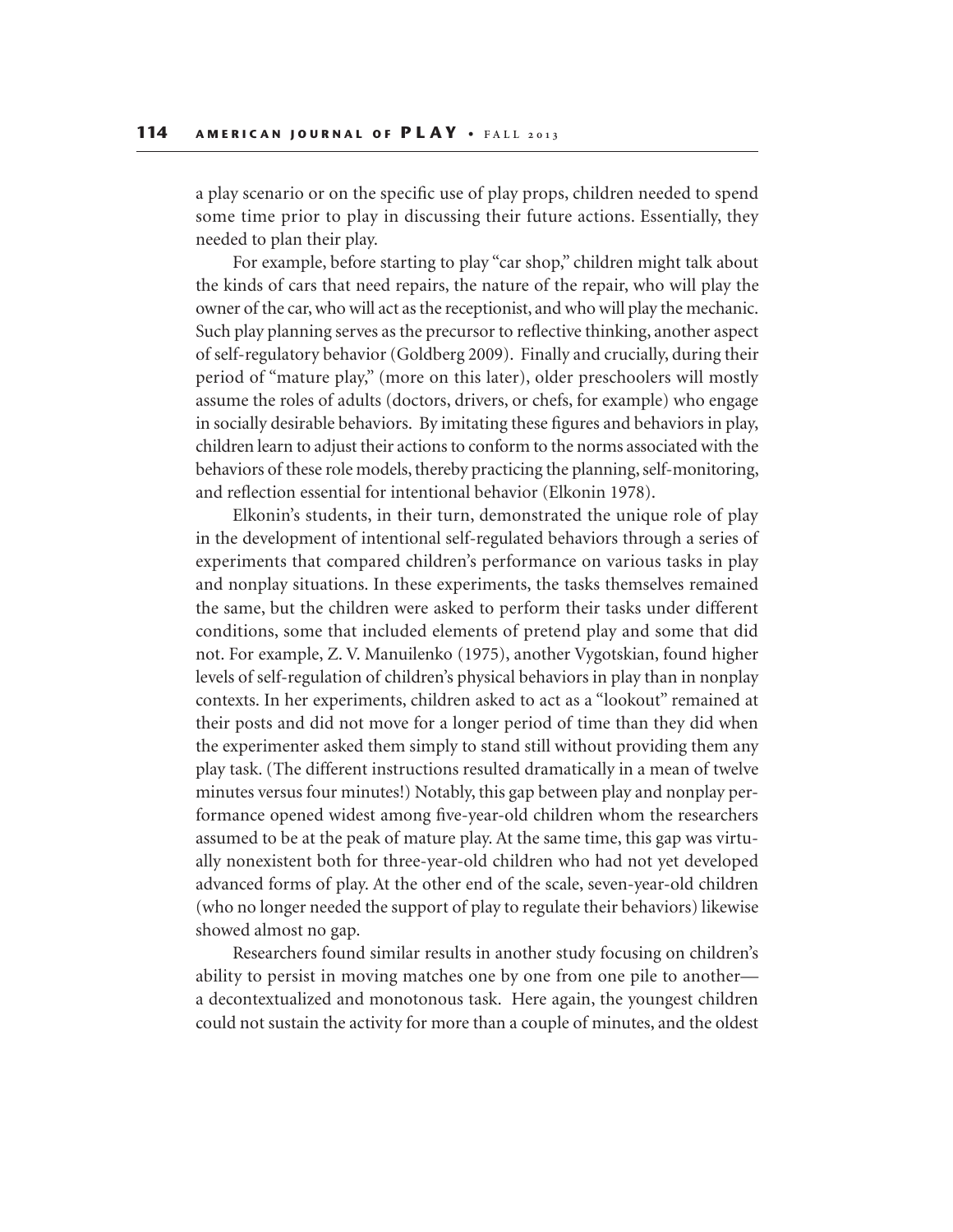children could sustain the activity for much longer. As for the children in the middle, they were able to perform at a level similar to the older participants only when researchers added play elements to the situation—an imaginary character watching to see whether they followed the directions, for example.

These findings supported Vygotsky's view that play "is the source of development and creates the zone of proximal development," further demonstrating that new developmental accomplishments do become apparent in play far earlier than they do in other activities. Vygotsky's (1978) description of new developmental accomplishments emerging within a child's zone "under adult guidance, or in collaboration with more capable peers" (86) has been mostly applied in the literature to the conditions of one-on-one teaching or peer tutoring. At the same time, post-Vygotskian studies of play expand our understanding of what "assisted performance" means in the context of the zone of proximal development to include assistance provided by specific activities such as play.

## **From Isolated Pretend Episodes to Mature Make-Believe Play: Levels of Make-Believe Play**

Do children need to reach a certain level of play to benefit from it? Vygotskians say they do. Elaborating on Vygotsky's insights on the nature of play, Elkonin (1978, 2005b) introduced the idea of mature play, emphasizing that only this kind of play can be a source of development in early childhood. Elkonin used such terms as "advanced" or "fully developed" to call out mature play as a "unique form of children's activity, the subject of which is the adult—his work and the system of his relationships with others" (Elkonin 2005a, 19), thus distinguishing this form of play from other playful activities in which children engage.

Vygotsky and Elkonin and their students identified several components of mature play (Bodrova and Leong 2007). First, in mature play, children use object-substitutes that may bear little if any resemblance to the objects they symbolize. They will use a pipe cleaner as a stethoscope or a box as a boat; it only matters that these substitutes can in some way perform the same function as the object-prototype. As play continues to advance from less mature to more mature, these object-substitutes eventually become unnecessary because most of the substitution takes place as the child uses gestures or words to invoke imaginary objects.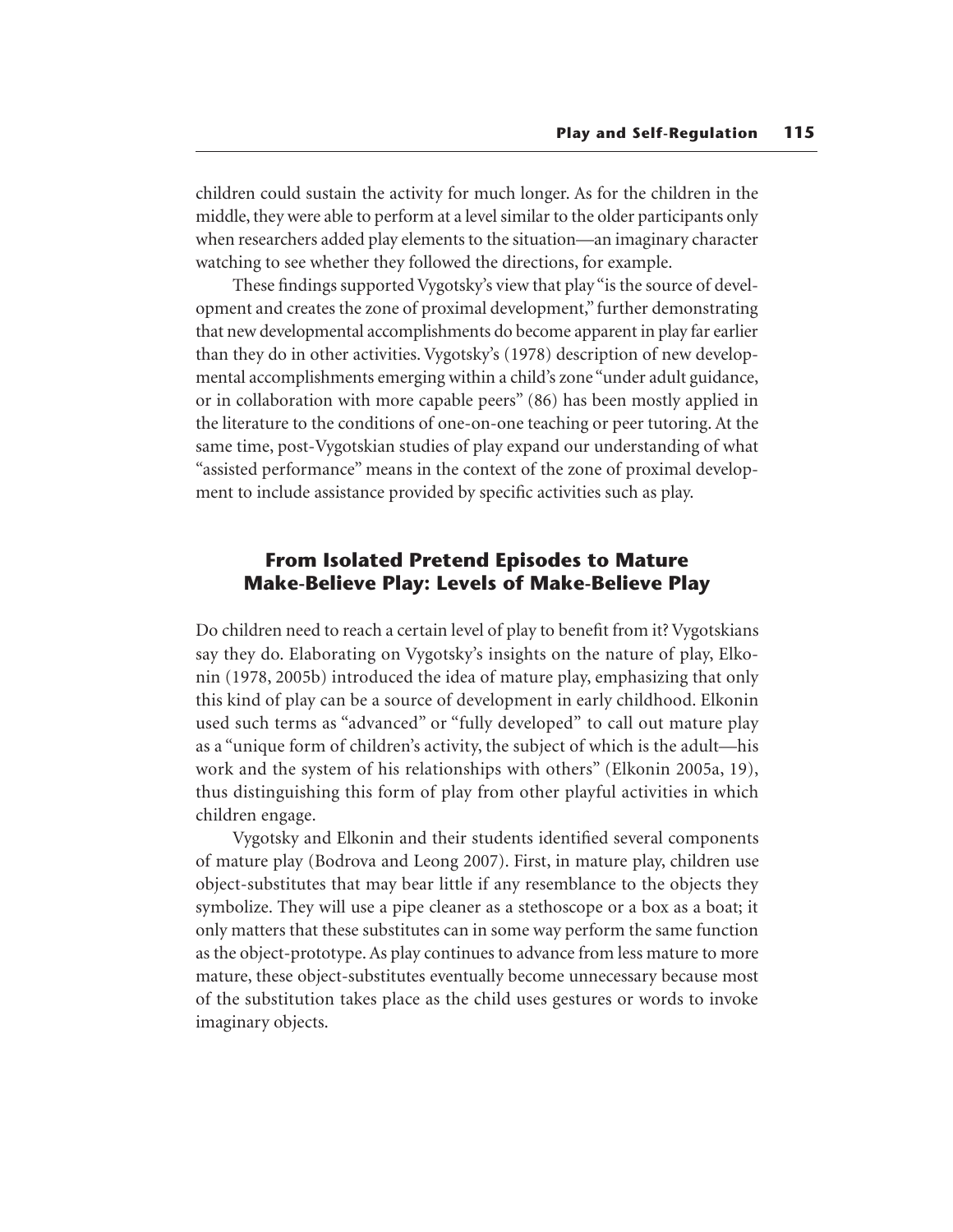Second, children are able to take on and sustain a specific role by consistently engaging in pretend actions, speech, and interactions that fit their particular character. For example, two children, one pretending to be a teacher and the other a student, will portray completely different manners of walking, talking, and using props. The choice of vocabulary and speech register used in these two roles will differ as well. The more mature the play, the richer the roles and the more complex the relationships between them. Mature players usually go beyond simple reciprocal actions such as feeding-eating or buying-selling, but they also engage in these actions in a manner they associate with a particular role in a given scenario. For example, a child acting as a receptionist in the doctor's office may start with a formal "we do not have any openings this week, please make an appointment" but will change her tone and say "the doctor will see you right now" after seeing the "parent" concerned with the health of her "baby." Children exhibit another sign of mature play when they become able to follow the rules associated with the pretend scenario in general (playing restaurant versus playing school) and with a chosen character in particular (playing a chef versus playing a teacher).

Mature play also characteristically produces high-quality play scenarios that integrate many themes and span the time of several days or even weeks. Such scenarios may combine themes such as family, transportation, and restaurant, as children perform the events of a family on vacation. Finally, as play becomes more mature, children progress from extended acting out preceded by rudimentary planning to extended planning followed by rudimentary acting out. Elkonin summarizes this change, pointing out that "the more general and abbreviated the actions in play, the more deeply they reflect the meaning, goal, and system of relationships in the adult activity that is being recreated" (2005b, 40). A younger child pretending to feed a baby will take particular care not to miss a single step in the process; in contrast, an older child may reduce the entire procedure to a couple of symbolic gestures—with or without a spoon—and proceed to the next episodes by taking the baby to the doctor or to the playground.

## **Changes in the Social Situation of Development— Changes in Play**

Evidence sampled from early-childhood classrooms across the world supports the observation that mature play no longer prevails (Gudareva 2005; Levin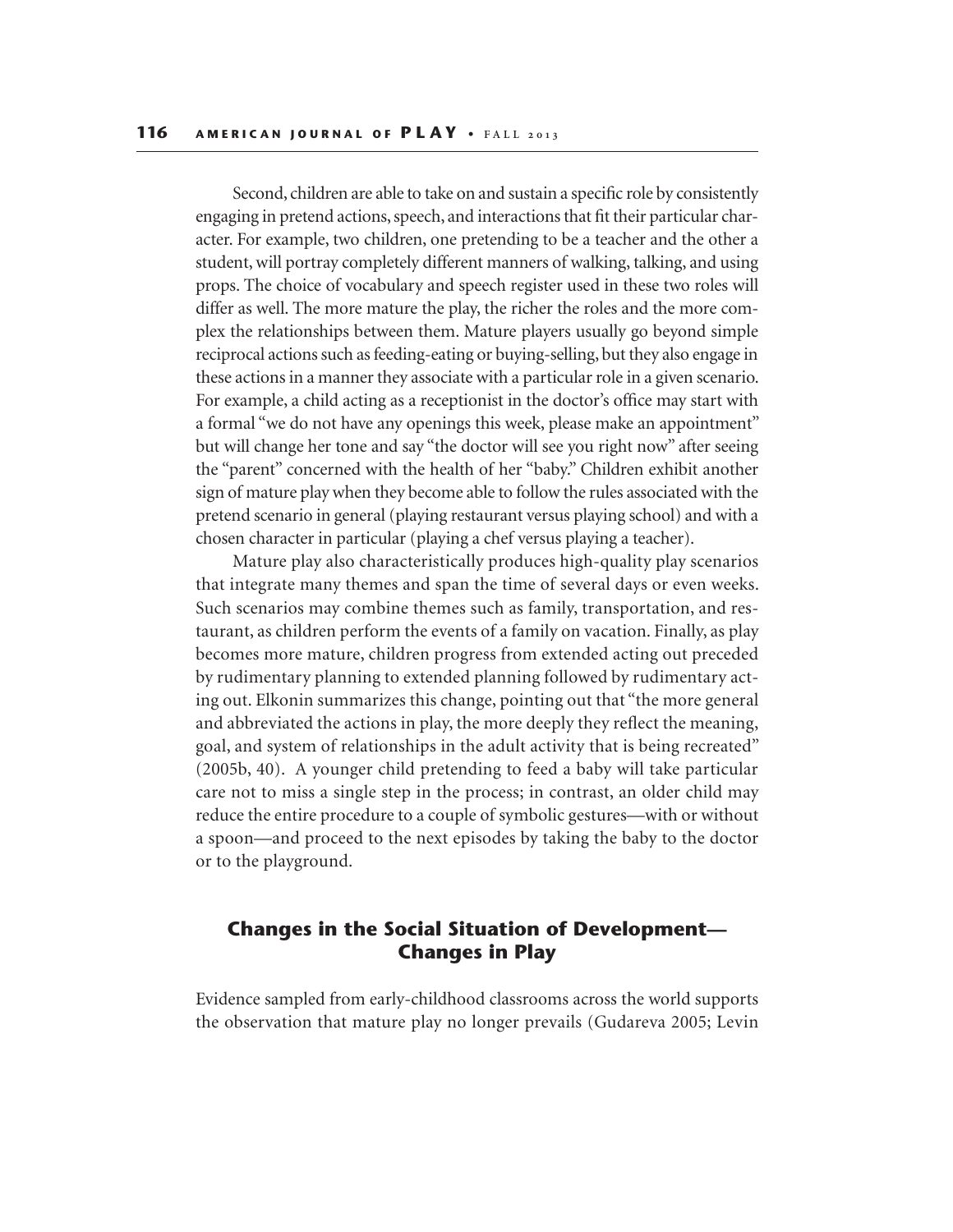2008). Even five- and six-year-old children who, according to Vygotsky and Elkonin, should have reached the peak of their play performance, often display signs of the immature play more typical for toddlers and even younger preschoolers. The school-aged children may play only with realistic props, enact stereotypical and primitive play scenarios, and display a limited range of themes and roles (Miller and Almon 2009; Smirnova and Gudareva 2004). While children in years past enjoyed acting out complex events such as a moon landing, an Arctic exploration, or the Olympic games, it is easy to observe today's children playing at a single theme for months on end with little variation. In addition, teachers in early-childhood classrooms now often will not provide much needed support for play; as a result, children not only fail to make progress but even regress to more primitive forms of play. Consequently, children playing at the higher "associative" level in the beginning of the year may revert to less mature parallel play by year's end (Farran and Son-Yarbrough 2001).

With the main elements of the imaginary situation remaining underdeveloped and roles and rules remaining less specified, this "immature" play no longer matches the kind of play that Vygotsky and his students once identified as a fertile source of child development. Consequently, we conclude that present-day play at this low level can no longer foster skill development in the child's zone of proximal development. Today's player may no longer grow a head taller. A Russian study replicating Manuilenko's experiment (Elkonin 1978) found that preschool children no longer demonstrate superior self-regulation in play the way past generations have (Smirnova and Gudareva 2004). In addition, the ability to follow directions at all ages and in all conditions has generally declined in comparison to the l940s study. For example, seven-year-olds of today exhibit self-regulation levels more like those of the five-year-old children of the 1940s in that they are not able to control their physical actions in following the directions of an adult. Researchers have attributed this phenomenon to the decline in both quantity and quality of play that preschools and kindergartens now offer. In fact, in one recent study, only 10 percent of observed six-year-olds demonstrated a mature level of play and 48 percent of the five-year-olds demonstrated the lowest (toddler) level of play (Gudareva 2005). Examples of such toddler play included children engaged in disconnected and repetitive actions like putting dress-up clothes on and taking them off, taking shoes out of the boxes and placing them back, and pretending to "chop" plastic vegetables. They played alone or in parallel without attempting to communicate with their peers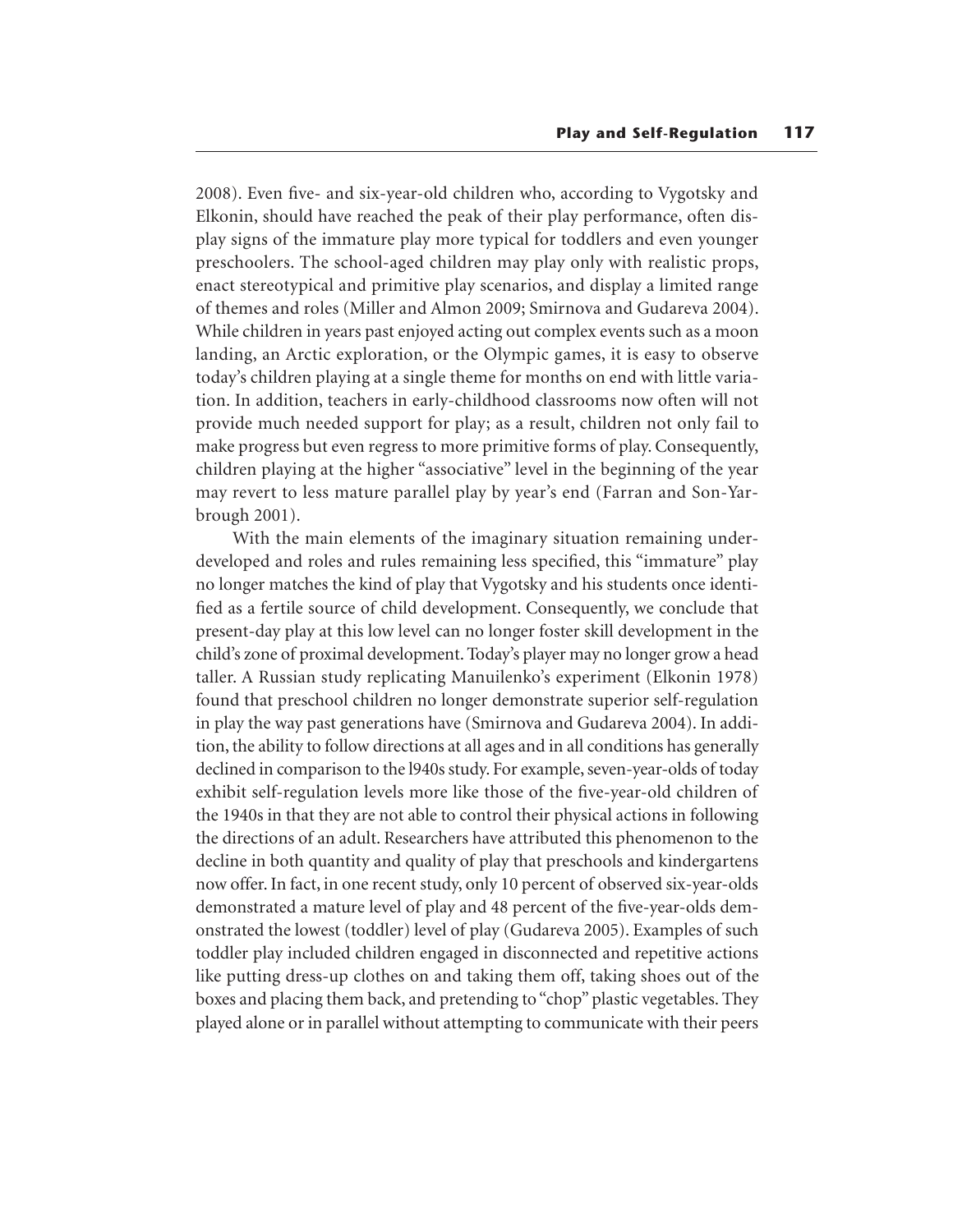about the role they were playing or about the props they were using. Researchers found similar results in studies conducted in the United States in which they noted positive correlations between levels of play and self-regulation (Berk et al. 2006; Germeroth et al. 2013).

In a worrisome trend, many signs indicate that today's make-believe play does not simply differ in content from play of the past but that it has declined in both quality and quantity (Johnson et al. 2005; Karpov 2005; Russ and Dillon 2011). We find this qualitative and quantitative decline of play even more troubling when viewed in light of declining self-regulation in young children that puts them at risk of later cognitive and social-emotional problems (Blair 2002; Blair and Razza 2007; Raver and Knitzer 2002; Rimm-Kaurfman, Pianta, and Cox 2000).

#### **Assessing Mature Play**

Our review of existing play assessments revealed several deficiencies. None of them addresses the very features of play that Vygotskians have considered critical, such as the level of child's engagement in role planning. Similarly, none of the existing play assessments includes the precise features of mature play that make it possible for children to practice self-regulated behaviors when playing—play planning and "meta-play"—those out-of-role comments that children use to manage the play (Christie and Roskos 2009). Current assessments lack an instrument capable of capturing make-believe play in its entirety, which in turn frustrates accurate assessment of the level of play in regard to its possible impact on self-regulation. Additionally, current play assessments omit the adult's role in supporting children's play, and these assessments focus solely on the behaviors of an individual child or a group of children. Thus, existing instruments reflect the prevailing view of play as a child's activity that spontaneously "emerges" or "unfolds." This view of play incorrectly assumes that adults need only to provide children with time, space, and props, and children will engage in play on their own. Those who hold this view reserve explicit adult support only for those children who experience difficulties owing to cognitive or social-emotional disabilities. In contrast, Vygotskians view play as an imminently cultural activity with adults assuming a critical role in engaging children in play and in supporting and scaffolding play as it develops.

To address these missing elements in current play assessments, we devel-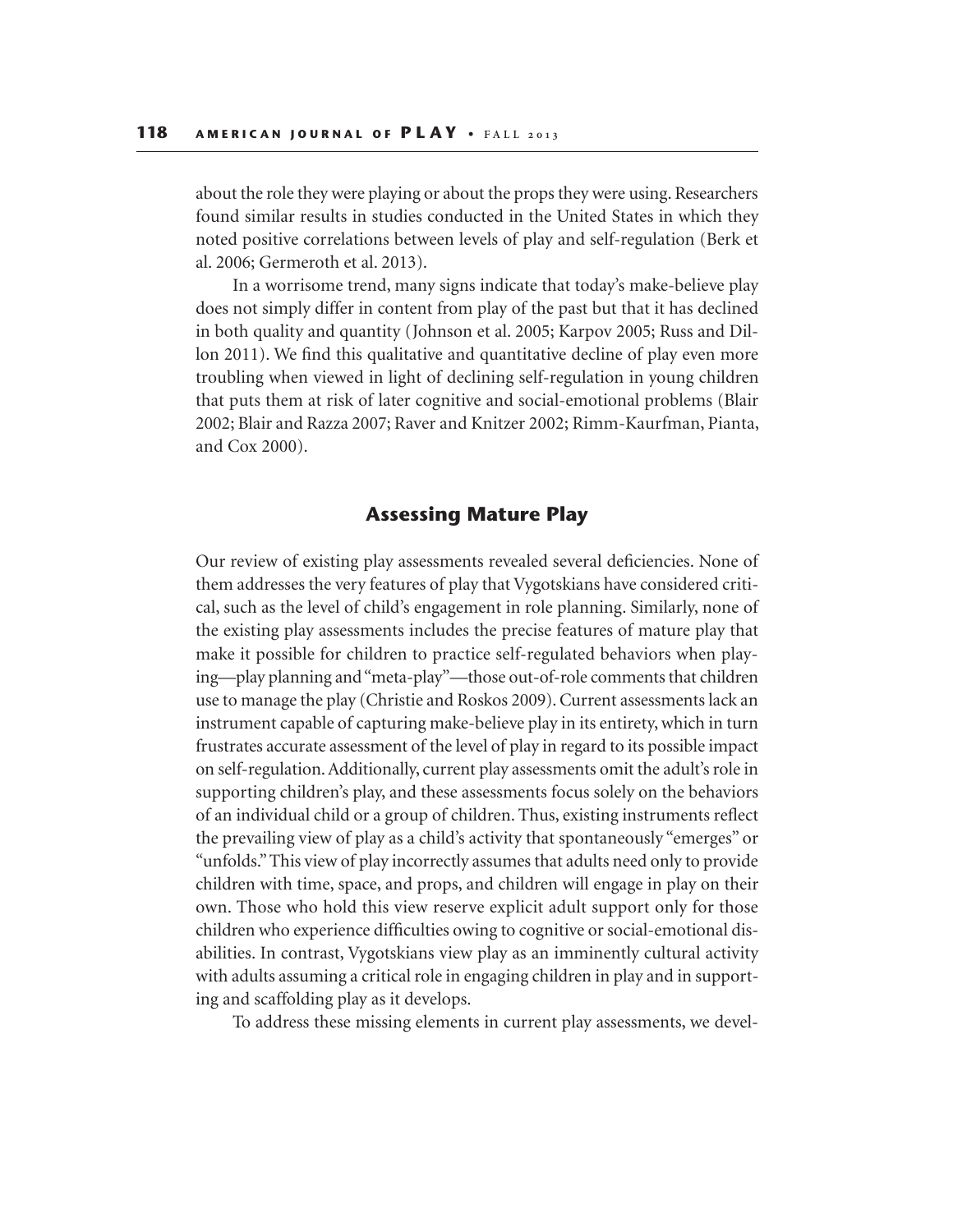oped our own play instrument—the Mature Play Observation Tool (MPOT) that we based on levels of play identified in Vygotskian and post-Vygotskian tradition. This tool addresses specific behaviors and components that define mature play, including both teacher and child dimensions, and contains detailed and tiered items to provide a systematic means for observing the complexities of mature play (Germeroth et al. 2013). The child dimension includes children's use of self-created props, engagement in meta-play, role playing, the use of rolespecific speech, and the nature of play interactions. To measure role-specific speech, we noted the number of theme-related words and phrases that described a child's own role or the roles of her peers ("I will be the doctor, and you will be the nurse"), pretend actions ("I am fixing the car"), or words describing the meaning of a prop ("This is my scanner"). We observed and included the teacher dimension as well, noting such factors as a teacher's management of play in centers, the amount of time a teacher allotted for play, a teacher's modeling of play scenarios, and teacher interventions during play.

Recently researchers pursuing a larger efficacy study in a large urban district used MPOT to assess children's play and teacher scaffolding of play in preschool classrooms randomly assigned to treatment and control conditions (Germeroth et al. 2013). Treatment classroom teachers received training in a Vygotskian-based instructional approach emphasizing teacher scaffolding of make-believe play; control classroom teachers either received no additional training or received training in instructional strategies not focused on play.

Preliminary data demonstrated that the MPOT has high overall reliability (Cronbach's  $\alpha$  = .909). Additionally, the MPOT demonstrates high content validity, as we observed significant differences between treatment and control classrooms on components of play. Specifically, treatment classrooms exhibited significantly more key components of mature play—child-created props, more instances of role play, and role speech. Additionally, teachers in treatment classrooms were more likely to intervene in play briefly and specifically to encourage continued play, and they were less likely to intervene exclusively to manage child behavior. Teachers in the treatment classrooms were also more likely to use a center management system that involved color-coded center signs and coordinated clothespins and picture cards. The use of these simple "tools" made it easier for children to regulate themselves prior to and during make-believe play.

Promising preliminary results of MPOT assessments used in multiple efficacy trials demonstrate the relationship of play components to child outcomes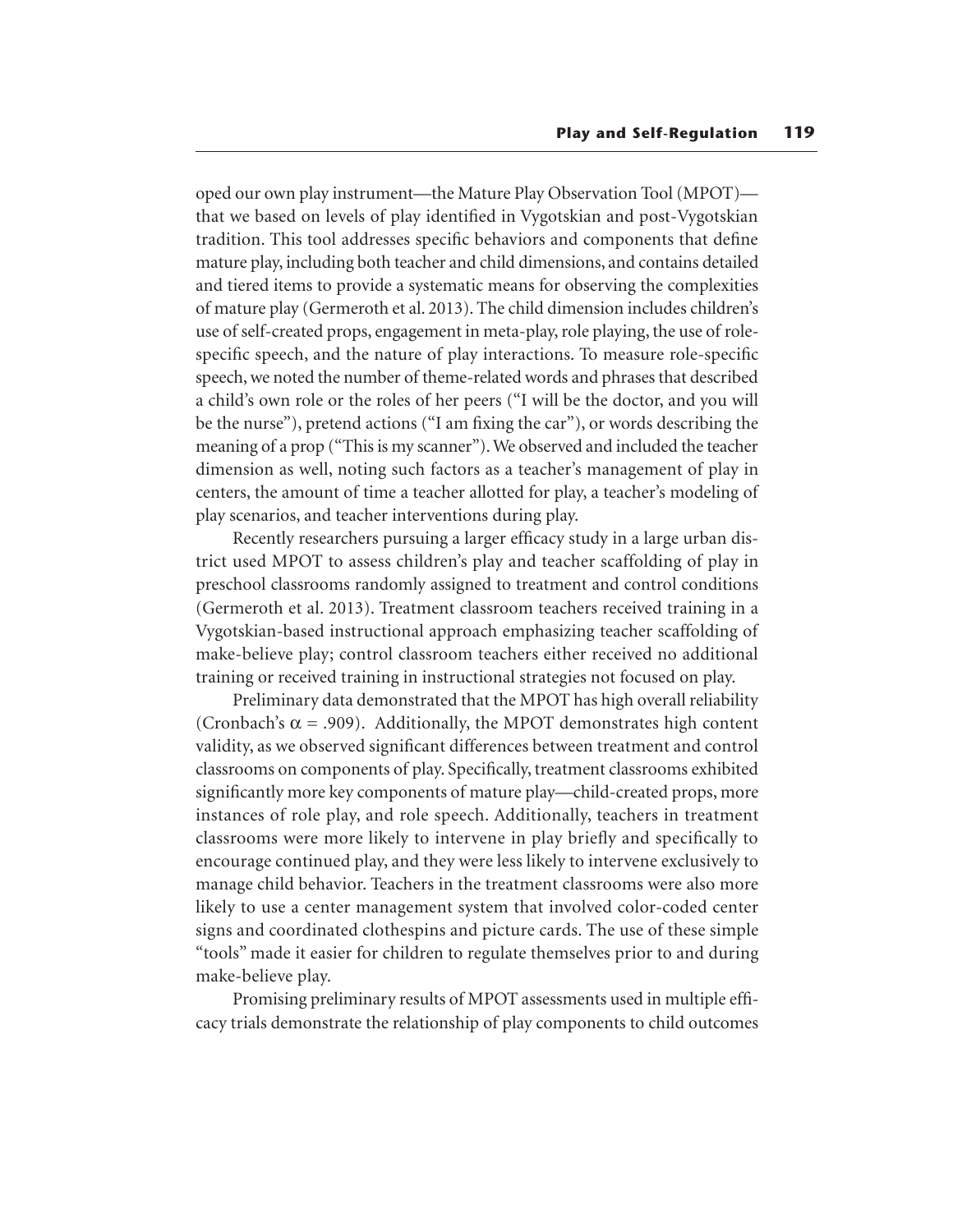and classroom quality. Thus, the MPOT may soon provide teachers and researchers with a tool that effectively measures play. Because the MPOT measure takes social context into account, we may also soon identify the type of play that promises the greatest developmental impact.

#### **Conclusion**

That today's young children do not seem to reach the same levels of play as their peers of past decades may mean it is time for us to revisit our ideas about the impact of play on various areas of child development. Instead of stating in a general way—as we had for many years—that play is essential in child development, we need to look closely and specifically at types of play and their potential benefits. From a Vygotskian perspective, we find it evident that to enable child development—in other words, to create the zone of proximal development play itself must not remain frozen at the same level throughout early-childhood years, but instead it needs to evolve to reach its most mature level. This more differentiated view of play may shed some light on the recent—somewhat disappointing—findings of the studies that failed to show a positive correlation between children's play and the development of specific competencies, namely self-regulation (Lillard et. al. 2013). While the concept of mature and immature play may very well apply to many forms of playful behaviors such as building with blocks, movement games, as well as board games and computer games, it seems logical to explore first the relationship between levels of play and childhood outcomes in the context of play that Vygotskians declared the leading activity of early childhood: make-believe play.

Research conducted in the Vygotskian tradition in Russia and in the West reveals challenges as well as opportunities for future studies designed to assess the relationship between make-believe play and self-regulation. Some of the challenges to our understanding stem from the differences in research methodologies employed by post-Vygotskians and the narrower methodologies that still dominate Western educational research. In particular, we expect that taking a broader, long-term view of the development of self-regulation (where the outcomes are not limited to a set of standardized measures but involve more ecologically valid classroom-based observations) may provide valuable information about the mechanisms of the development of play itself and a view of the dynamics of its effects on self-regulation. Finally, when assessment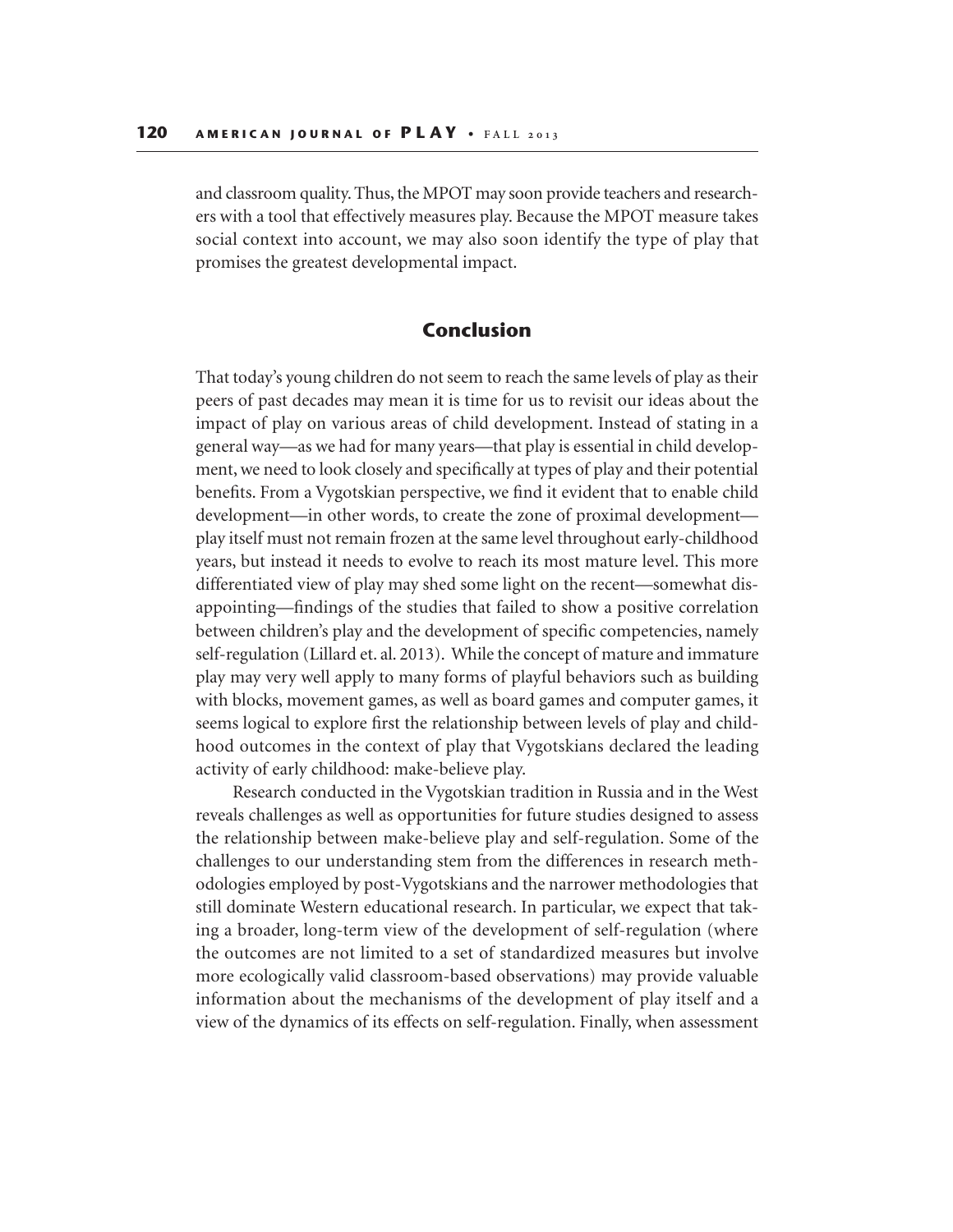tools prove least suited to measuring the very types of play that hold the greatest developmental potential, they prevent us from learning if or in which way play may enhance education. Instead, we conclude that determining the causal relationship of play to development will depend on formulating definitions precisely, framing theoretical questions usefully, and pursuing different and more appropriate and productive methodologies. And for this we look back nearly a century to the practical benefits of a clearer theory.

#### **REFERENCES**

- Barnett, Stephen W., Kwanghee Jung, Donald J. Yarosz, Jessica Thomas, Amy Hornbeck, Robert Stechuk, and Susan Burns. 2008. "Educational Effects of the Tools of the Mind Curriculum: A Randomized Trial." *Early Childhood Research Quarterly*  23:299–313*.*
- Berk Laura E., Trish D. Mann, and Amy T. Ogan. 2006. "Make-Believe Play: Wellspring for Development of Self-Regulation." In *Play=Learning: How Play Motivates and Enhances Cognitive and Social-emotional Growth,* edited by Dorothy G. Singer, Roberta Michnick Golinkoff, and Kathy Hirsh-Pasek, 74–100.
- Blair, Clancy. 2002. "School Readiness: Integrating Cognition and Emotion in a Neurobiological Conceptualization of Child Functioning at School Entry." *American Psychologist* 57:111–27.
- Blair, Clancy, and Rachel Peters Razza. 2007. "Relating Effortful Control, Executive Function, and False Belief Understanding to Emerging Math and Literacy Ability in Kindergarten." *Child Development* 78:647–63.
- Bodrova, Elena, and Deborah J. Leong. 2001. *The Tools of the Mind Project: A Case Study of Implementing the Vygotskian Approach in American Early Childhood and Primary Classrooms*.
- ———. 2003a. "Chopsticks and Counting Chips: Do Play and Foundational Skills Need to Compete for the Teacher's Attention in an Early Childhood Classroom?" *Young Children* 58:10–7.
- ———. 2003b. "Learning and Development of Preschool Children from the Vygotskian Perspective." In *Vygotsky's Educational Theory in Cultural Context*, edited by Alex Kozulin, Boris Gindis, Vladimir S. Ageyev, and Suzanne M. Miller, 156–76.
- -.2006. Tools of the Mind: The Vygotskian Approach to Early Childhood Educa*tion.* 2nd ed.
- Christie, James F., E. Peter Johnsen, and Roger B. Peckover. 1988. "The Effects of Play Period Duration on Children's Play Patterns." *Journal of Research in Childhood Education* 3:123–31.
- Christie, James F., and Kathleen A. Roskos. 2009. "Play's Potential in Early Literacy Development." In *Encyclopedia on Early Childhood Development*, edited by Richard E. Tremblay, Michael Boivin, and Ray Dev Peters.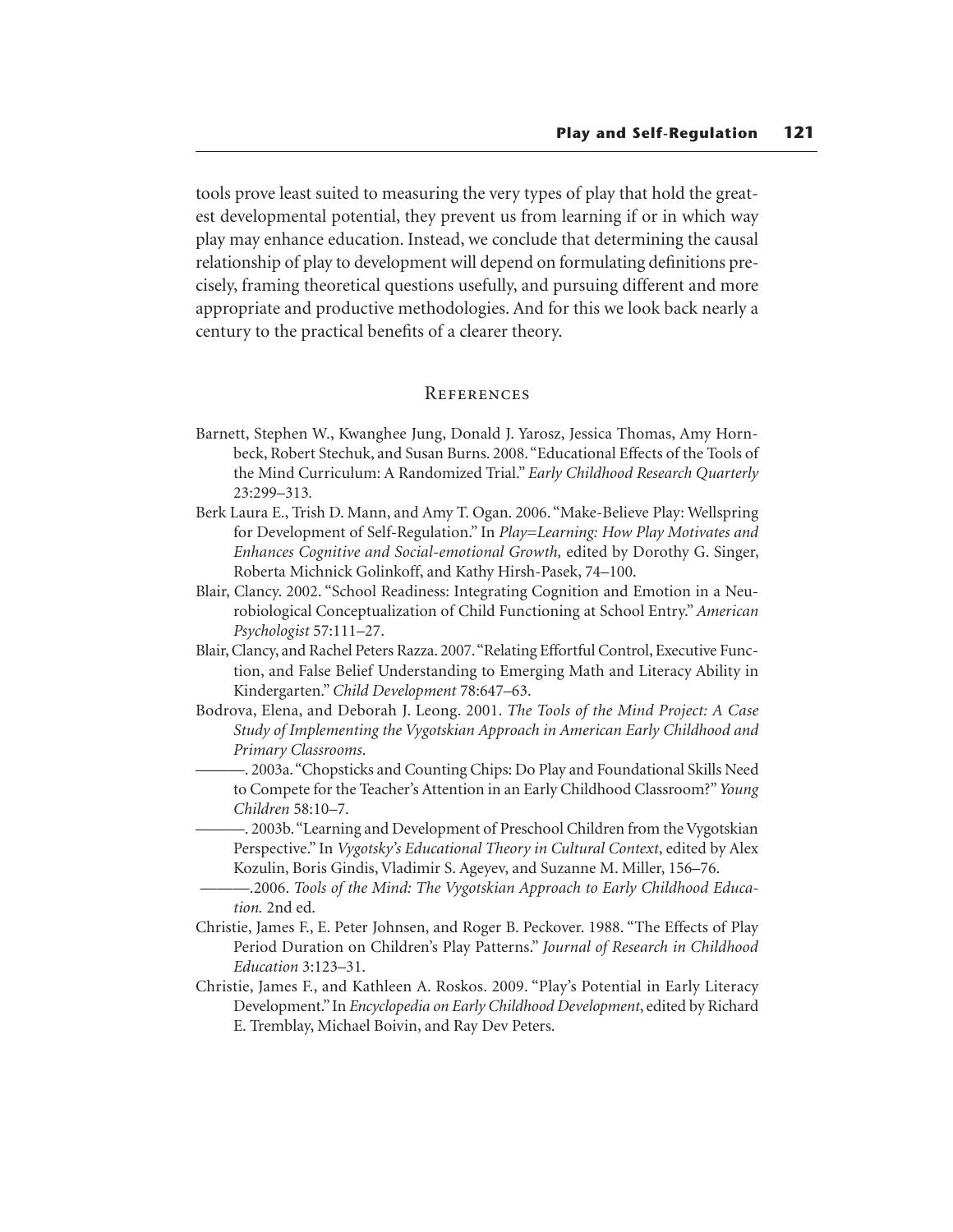http://www.child-encyclopedia.com/documents/JohnsonANGxp.pdf

Diamond, Adele, Steven W. Barnett, Jessica Thomas, and Sarah Munro. 2007. "Preschool Program Improves Cognitive Control." *Science* 318:1387–88.

Elkonin, Daniil B. 1978. *Psychologija Igry* [The Psychology of Play]*.* 

———. 2005a. preface to "The Psychology of Play" [Ot avtora: biografia issledovanni], trans. Lydia Razran Stone. *Journal of Russian and East European Psychology* 43:11– 21.

- ———. 2005b. "The Psychology of Play" [Ot avtora: biografia issledovanni], trans. Lydia Razran Stone. *Journal of Russian and East European Psychology* 43:22–48.
- Farran, Dale C., and Whasoup Son-Yarbrough. 2001. "Title I Funded Preschools as a Developmental Context for Children's Play and Verbal Behaviors." *Early Childhood Research Quarterly* 16:245–62.
- Germeroth, Carrie, Carolyn Layzer, Crystal Day-Hess, and Elena Bodrova. "Play It High, Play It Low: Examining the Reliability and Validity of a New Observation Tool to Measure Children's Play." Poster presented at the Society for Research on Educational Effectiveness Fall Conference, Washington, DC, 2013.

Goldberg, Elkhonon. 2009. *The New Executive Brain: Frontal Lobes in a Complex World.*

- Gudareva, OlgaV. "Psikhologicheskie Osobennosti Suzhetno-rolevoy Igry Sovremennykh Doshkol'nikov" [Psychological Features of Make-believe Play in Today's Preschoolers]. PhD diss., Moscow City University for Psychology and Education, 2005.
- Karpov, Yuriy V. 2005. *The Neo-Vygotskian Approach to Child Development.*
- Johnson, James E., James F. Christie, and Francis Wardle. 2005. *Play, Development, and Early Education.*
- Leong, Deborah, and Elena Bodrova. 2009. "Tools of the Mind: A Vygotskian Based Early Childhood Curriculum." *Early Childhood Services: An Interdisciplinary Journal of Effectiveness* 3:245–62.
- Levin, Diane E. 2008. "Problem Solving Deficit Disorder: Creative Versus Programmed Play in Korea and the U.S." In *Where do Children Play? A Study Guide to Play*, edited by Elizabeth Goodenough, 137–40.
- Lillard, Angeline S., Matthew D. Lerner, Emily J. Hopkins, Rebecca A. Dore, Eric D. Smith, and Carolyn M. Palmquist. 2013. "The Impact of Pretend Play on Children's Development: A Review of the Evidence." *Psychological Bulletin* 139:1–34.
- Manuilenko, Zinadia V. 1975. "The Development of Voluntary Behavior by Preschoolage Children. *Soviet Psychology and Psychiatry* 13:65–116.
- Miller, Edward, and Joan Almon. 2009. *Crisis in Kindergarten: Why Children Need to Play in School.*
- Raver, C. Cybele, and Jane Knitzer. 2002. *Ready to Enter: What Research Tells Policymakers About Strategies to Promote Social and Emotional School Readiness Among Threeand Four-Year Old Children.*
- Rimm-Kaufman, Sara E., Robert C. Pianta, and Martha J. Cox. 2001. "Teachers' Judgments of Problems in the Transition to School." *Early Childhood Research Quarterly*  15:147–66.
- Russ, Sandra W., and Jessica A. Dillon. 2011. "Changes in Children's Pretend Play over